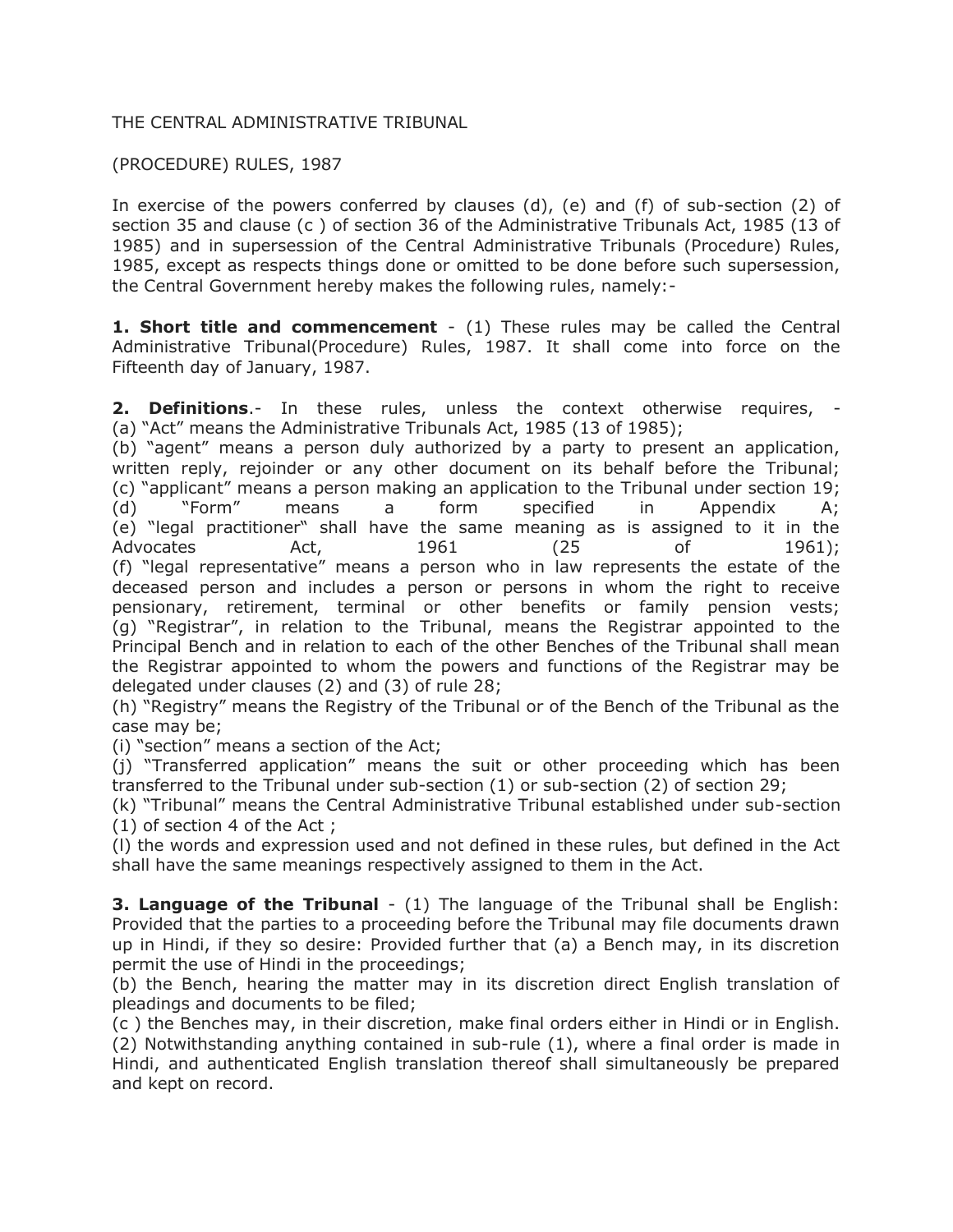**4. Procedure for filing applications**. (1) An application to the Tribunal shall be presented in Form I by the applicant in person or by an agent or by a duly authorized legal practitioner to the Registrar or any other officer authorized in writing by the Registrar to receive the same or be sent by Registered Post with Acknowledgement duly addressed to the registrar of the Bench concerned.

(2) The application under sub-rule (1) shall be presented in triplicate in the following two compilations-

(i) Compilation No. 1. - application along with the impugned order, if any ;

(ii) Compilation No. 2. - all other documents and annexures referred to in the application in a paper book form.

(3) Where the number of respondents is more than one, as many extra copies of the application in paper-book form as there are respondents together with unused file size envelope bearing the full address of each respondent shall be

furnished by the applicant : Provided that where the number of respondents is more than five, the Registrar may permit the applicant to file the extra copies of the application at the time of issue of notice to the respondents.

(4) The applicant may attach to and present with his application a receipt slip in Form II which shall be signed by the Registrar or the officer receiving the application on behalf of the Registrar in acknowledgement of the receipt of the application.

(5) (a) Notwithstanding anything contained in sub-rules (1) to (3) the Tribunal may permit more than one person to join together and file a single application if it is satisfied, having regard to the cause and the nature of relief prayed for that they have a common interest in the matter.

(b) Such permission may also be granted to an Association representing the persons desirous of joining in a single application provided, however, that the application shall disclose the class/grade/categories or persons on whose behalf it has been filed [provided that at least one affected person joins such an application]

**5. Presentation and scrutiny of applications.** - (1) The Registrar, or the officer authorized by him under rule 4, shall endorse on every application the date on which it is presented or deemed to have been presented under that rule and shall sign the endorsement.

(2) If, on scrutiny, the application is found to be in order, it shall be duly registered and given a serial number.

(3) If the application, on scrutiny, is found to be defective and the defect noticed is formal in nature, the Registrar may allow the party to satisfy the same in his presence, and if the said defect is not formal in nature, the Registrar may allow the applicant such time to rectify the defect as he may deem fit [where an application is received by registered post, the applicant shall be informed of the defects, if any, and he shall be required to rectify the same within such time as may be stipulated by the Registrar]: Provided that the time allowed by the Registrar to rectify the defects shall not exceed thirty days.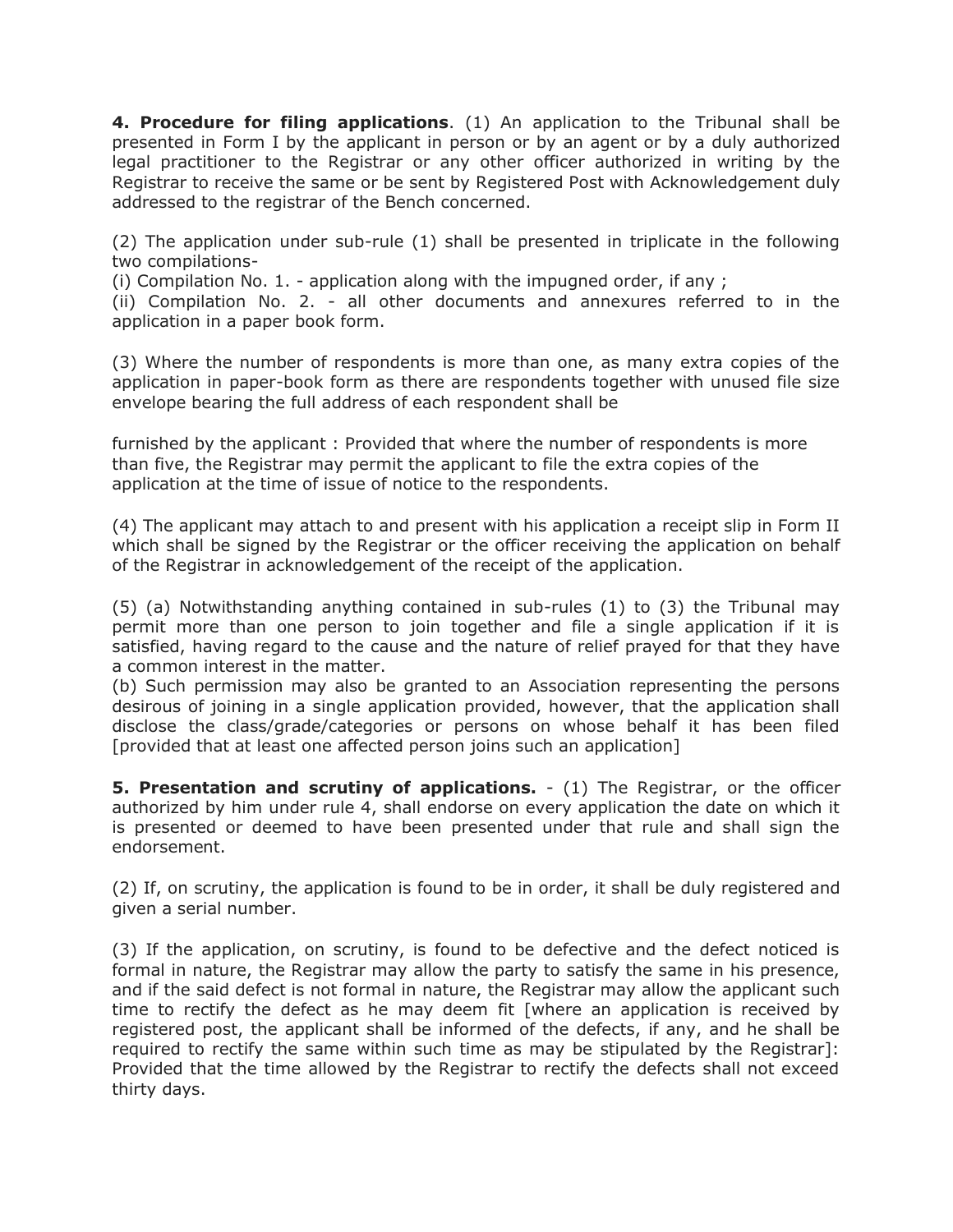(4) (a) If the applicant fails to rectify the defect within the time allowed under sub- rule (3), the Registrar may, by order and for reasons to be recorded in writing, decline to register the application and place the matter before the Bench for appropriate orders.]

**6. Place of filing applications**. - (1) An application shall ordinarily be filed by an application with the Registrar of the Bench within whose jurisdiction.

(i) the applicant is posed for the time being, or

(ii) the cause of action, wholly or in part, has arisen: Provided that with the leave of the Chairman the application may be filed with the Registrar of the Principal Bench and subject to the orders under section 25, such application shall be heard and disposed of by the Bench which has jurisdiction over the matter.

(2) Notwithstanding anything contained in sub-rule (1) persons who have ceased to be in service by reason of retirement, dismissal or termination of service may at his option file an application with the Registrar of the Bench within whose jurisdiction such person is ordinarily residing at the time of filing of the application.]

**7. Application fee**. - Every application filed with the Registrar shall be accompanied by a fee of rupees fifty to be remitted either in the form of crossed demand draft drawn on a nationalized bank in favour of the Registrar of the concerned Bench and payable at the main Branch of that bank at the station where the seat of the said Bench is situate, or remitted through a crossed Indian Postal Order drawn in favour of the Registrar of the concerned Bench and payable at the post office of the station where the said Bench is situate:

Provided that where the Tribunal permit a single application to be filed, either by more than one person or by an Association, the fee payable shall be rupees fifty: Provided further that where the Tribunal is satisfied that an applicant is unable to pay the prescribed fee on ground of indigence, it may exempt such an applicant from the payment of fee.

**8. Contents of application**. - (1).Every application filed under rule 4 shall set forth concisely under distinct heads the grounds for such application. Such grounds shall be numbered consecutively. Every application including any miscellaneous application shall be typed in double space on one side on thick paper of good quality.

(2) It shall not be necessary to present a separate application to seek an interim order or direction if in original application the same is prayed for.

(3) An applicant may, subsequent to the filing of an application under section 19 of the Act, apply for an interim order or direction. Such an application shall, as far as possible, be in Form III.

(4) Where the applicant seeks condonation of delay, he shall file a separate application supported by an affidavit.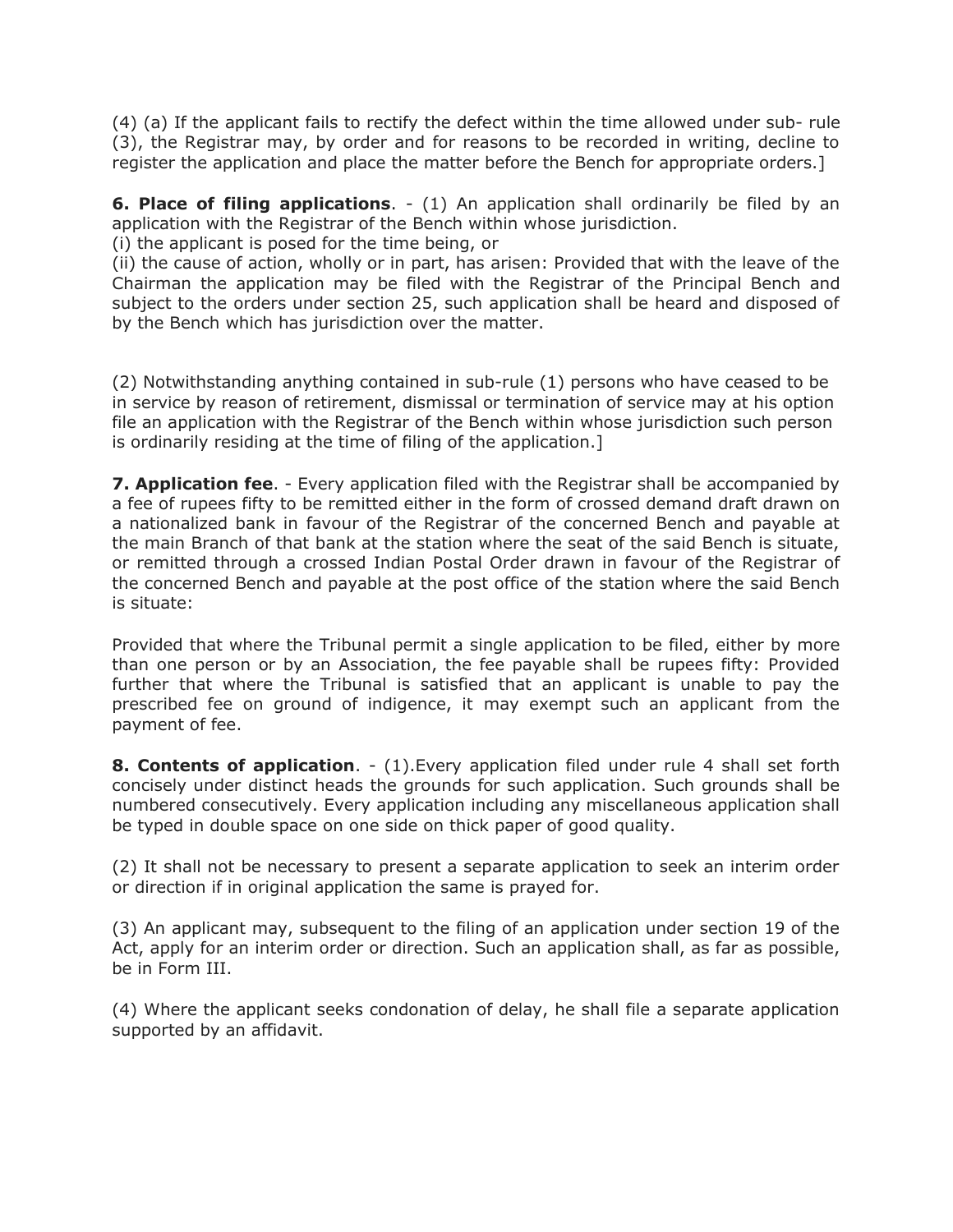**9. Documents to accompany the application** - (1) Every application shall be accompanied by the following documents:

(i) an attested true copy of the order against which the application is filed.

(ii) copies of the documents relied upon by the applicant and referred to in the application; (iii) an index of the documents.

(2) The documents referred to in sub-rule(1) may be attested by a legal practitioner or by a gazetted officer and each document shall be marked serially as Annexures A1, A2, A3 and so on.

(3) Where an application is filed by any agent, documents authorizing him to act as such agent shall also be appended to the application:

Provided that where an application is filed by a legal practitioner, it shall be accompanied by a duly executed `Vakalatnama'.

**10. Plural remedies**. - An application shall be based upon a single cause of action and may seek one or more reliefs provided that they are consequential to one another.

**11. Service of notice and processes issued by the Tribunal** - (1) Notices to be issued by the Tribunal may be served by any of the following modes –

- (i) service by the party itself;
- (ii) by hand delivery (dasti) through process server;
- (iii) by registered post `with acknowledgement due;

(iv) through the concerned head of Office of the same Department: Provided that if the Tribunal does not specify the mode of service, notice may be sent by registered post `with acknowledgement due' and the provision of sub-rule (2) of rule 19A of Order V of First Schedule to the Code of Civil Procedure, 1908 (5 of 1908), shall apply to such mode of service.

(2) Where notice issued by the Tribunal is served by the party himself by hand delivery' (Dasti, he shall file with the Registry of the Tribunal, the acknowledgement together with an affidavit of service).

(3) Notwithstanding anything contained in sub-rule(1) the Tribunal may, taking into account the number of respondents and their places of residence or work and other circumstances, direct the notice of the application shall be served upon the respondents in any other manner, including any manner of substituted service, as it appears to the Tribunal just and convenient.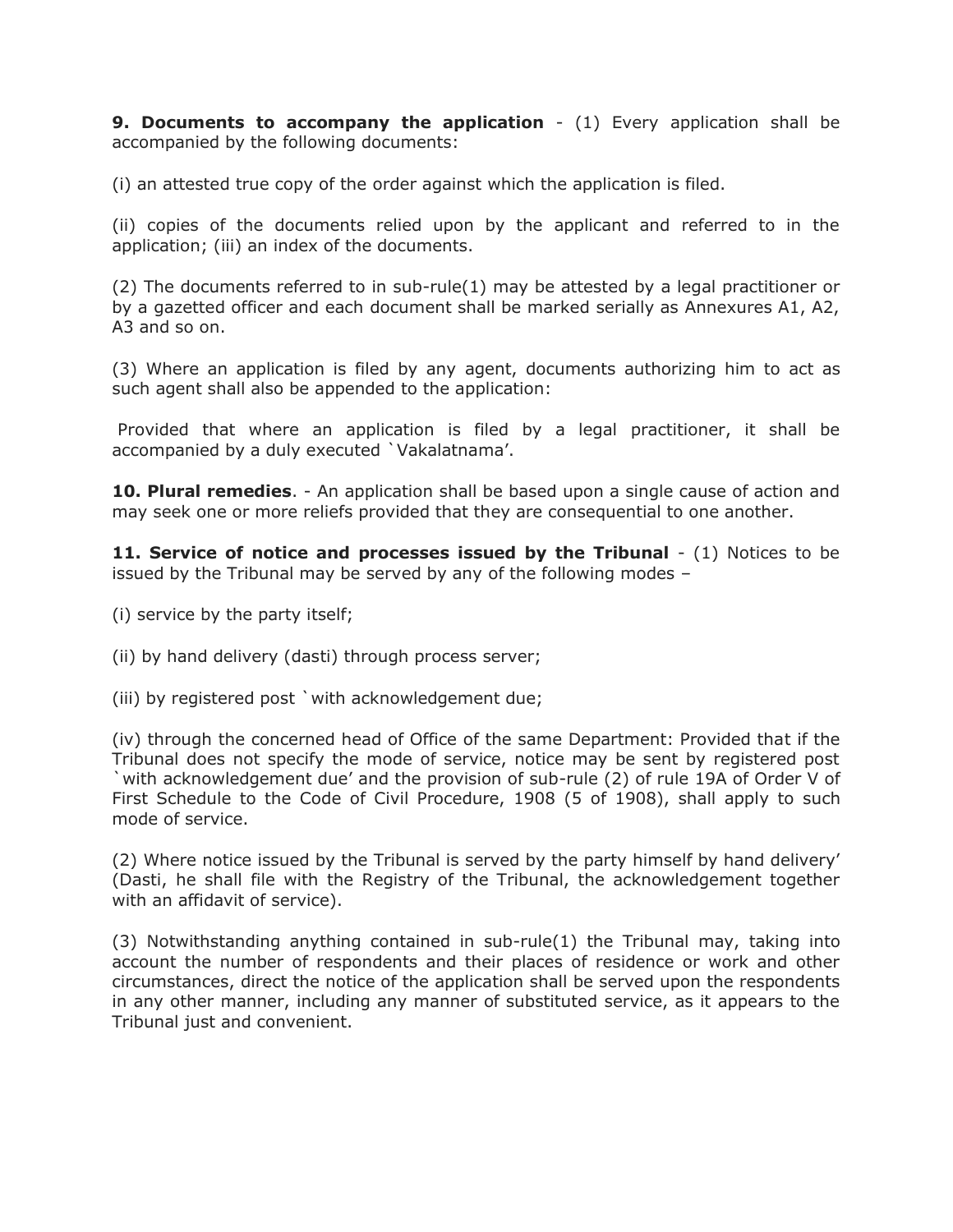(4) Notwithstanding anything contained in sub-rule (1) the Tribunal, may in its discretion, having regard to the nature of the case, direct the service of the notice on the Standing Counsel, authorized to accept the service, for any Department or Organisation of the Central Government, or an authority, a corporation, a body owned or controlled by the Central Government.

(5) Every notice issued by the Tribunal shall unless otherwise ordered, be accompanied by a copy of the application and a copy of the impugned order.

(6) Every applicant shall pay a fee for the service of execution of processes, in respect of an application where the number of respondents exceeds five, as under:-

(i) a sum of rupees five for each respondent in excess of five respondents; or (ii) where the service is in such a manner as the Tribunal may direct under sub- rule (3) such a sum not exceeding the actual charges incurred in effecting the service as may be determined by the Tribunal.

(7) The fee for the service or execution of processes under sub-rule (3) shall be remitted in the manner prescribed in rule 7 within one week of the date of the order determining the fee or within such extended time as the Registrar may permit.

(8) Notwithstanding anything contained in sub-rules (1) to (4), if the Tribunal is satisfied that it is not reasonably practicable to serve notice of application upon all the respondents, it may, for reasons to be recorded in writing, direct that the application shall be heard notwithstanding that some of the respondents have not been served with notice of the application: Provided that no application shall be heard unless:

(i) notice of the application has been served on the Central Government or the State Government if such Government is a respondent;

(ii) notice of the application has been served on the authority which passed the order against which the application has been filed; and

(iii) the Tribunal is satisfied that the interests of the respondents on whom notice of the application has not been served are adequately and sufficiently represented by the respondents on whom notice of the application has been served.

**12. Filing of reply and other documents by the respondents**. - (1) Each respondent intending to contest the application, shall file in triplicate the reply to the application and the documents relied upon in paper book form with the Registry within one month of the service of notice of the application on him.

(2) In the reply filed under sub-rule (1), the respondent shall specifically admit, deny or explain the facts stated by the applicant in his application and may also state such additional facts as may be found necessary for the just decision of the case. It shall be signed and verified as a written statement by the respondent or any other person duly authorized by him in writing in the same manner as provided for in Order VI, rule 15 of the Code of Civil Procedure, 1908 (5 of 1908).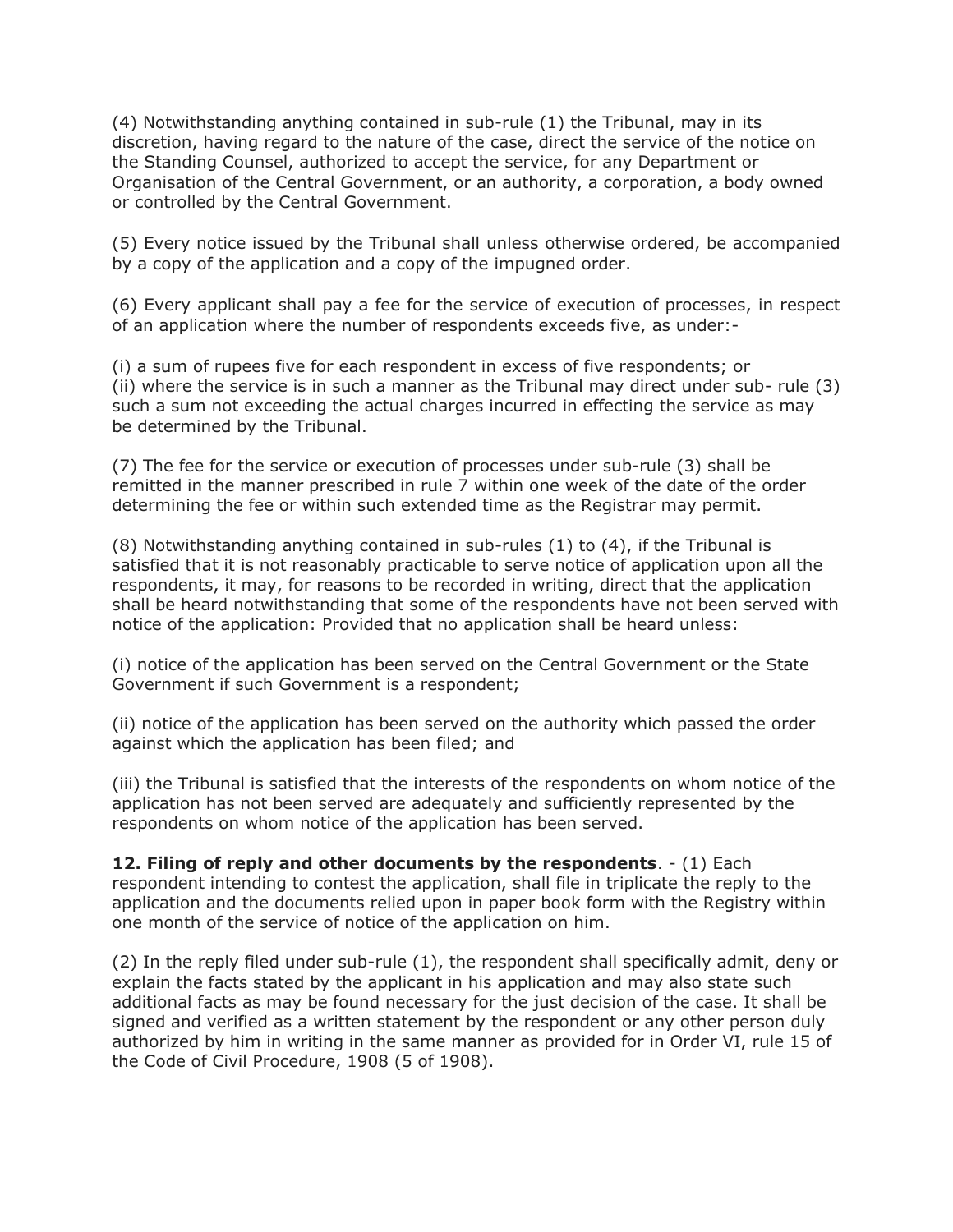(3) The documents referred to in sub-rule (3) shall also be filed alongwith the reply and the same shall be marked as R1, R2, R3 and so on.

(4) The respondent shall also serve a copy of the reply alongwith documents as mentioned in sub-rule(1) on the applicant or his legal practitioner, if any, and file proof of such service in the Registry.

(5) The Tribunal may allow filing of the reply after the expiry of the prescribed period.

(6) The Tribunal may permit the parties to amend the pleadings in the same manner as provided under Order 6, Rule 17 of the Code of Civil Procedure, 1908 (5 of 1908).

**13. Date and place of hearing to be notified**. - The Tribunal shall notify to the parties the date and the place of hearing of the application in such manner as the Chairman may by general or special order direct.

**14. Calendar of cases** - (1) Each Bench shall draw up a calendar for the hearing of transferred cases and, as far as possible, hear and decide the cases according to the calendar.

(2) Every application shall be heard and decided as far as possible, within six months from the date of its registration.

(3) The Tribunal shall have the power to decline an adjournment and also to limit the time for oral arguments.

**15. Action on application for application's default.** - (1) Where on the date fixed for hearing of the application or on any other date to which such hearing may be adjourned the applicant does not appear when the application is called for hearing, the Tribunal may in its discretion, either dismiss the application for default or hear and decide it or merit.

(2) Where an application has been dismissed for default and the applicant files an application within thirty days from the date of dismissal and satisfies the Tribunal that there was sufficient cause for his non appearance when the application was called for hearing, the Tribunal shall make an order setting aside the order dismissing the application and restore the same: Provided, however, where the case was disposed of on merits the decision shall not be responded except by way of review.

**16. Ex-Parte hearing and disposal of application**. - (1) Where on the date fixed for hearing the application or on any other date to which such hearing may be adjourned, the applicant appears and the respondent does not appear when the application is called for hearing, the Tribunal may, in its discretion adjourn the hearing, or hear and decide the application ex parte.

(2) Where an application has been heard ex parte against a respondent or respondents such respondent or respondents may apply within 30 days from the date of the order to the Tribunal for an order to set it aside and if such respondent or respondents satisfy the Tribunal that the notice was not duly served, or that he or they were prevented by any sufficient cause from appearing when application was called for hearing the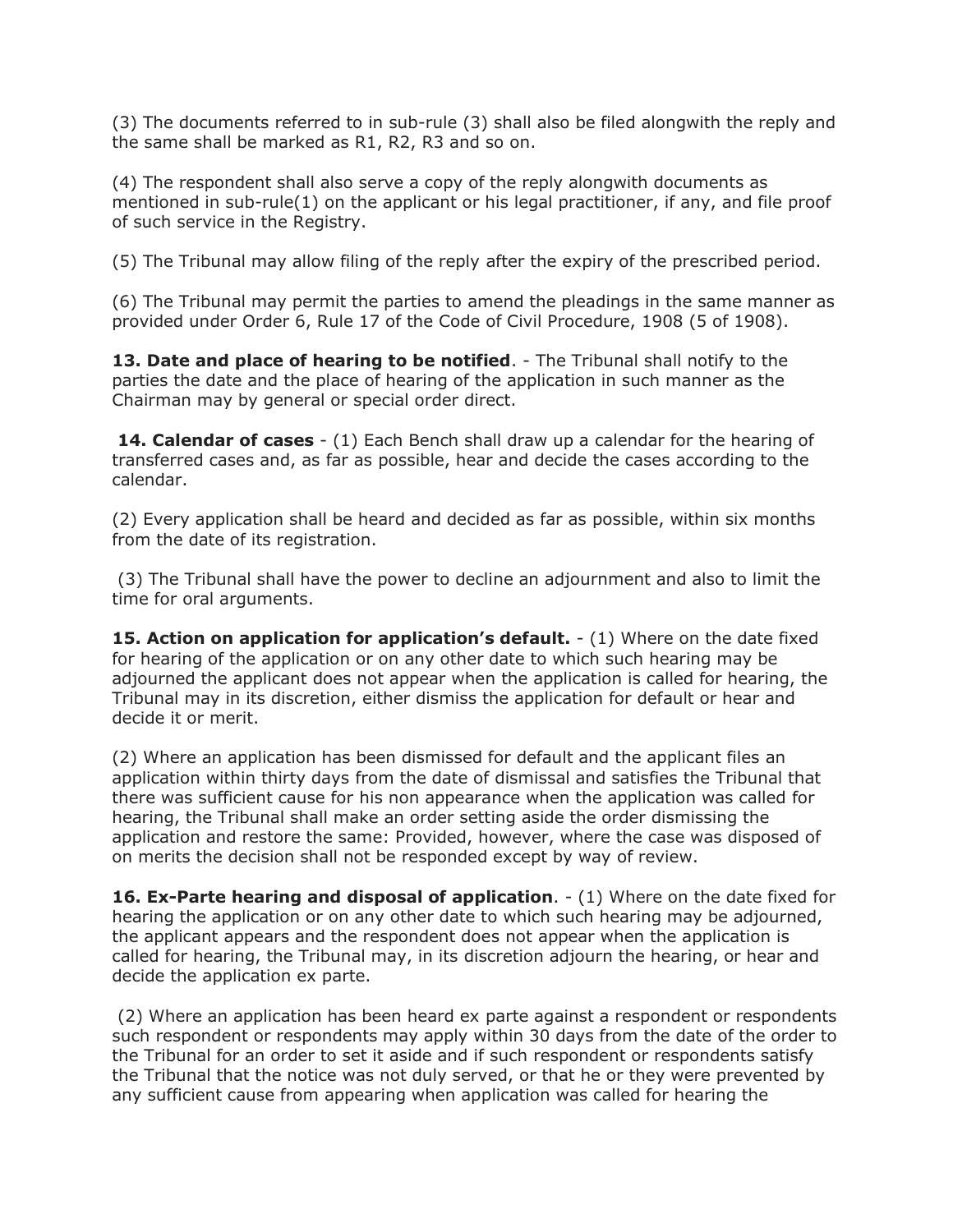Tribunal may make an order setting aside the ex-parte order as against him or them upon such terms as it thinks fit, and shall appoint a day for proceeding with the application:

Provided that where the ex parte order of the application is of such nature that it cannot be set aside as against one respondent only, it may be set aside as against all or any of the other respondents also:

Provided further that in cases covered by sub-rule (8) of rule 11, the Tribunal shall not set aside ex-parte order of an application merely on the ground that it was not served upon a respondent or respondents.

**17. Application for review.**  $- (1)$  No application for review shall be entertained unless it is filed within thirty days from the date of receipt of copy of the order sought to be reviewed.

(2) A review application shall ordinarily be heard by the same Bench which has passed the order, unless the Chairman may, for reasons to be recorded in writing, direct it to be heard by any other Bench.

(3) Unless otherwise ordered by the Bench concerned, a review application shall be disposed of by circulation and the Bench may either dismiss the application or direct notice to the opposite party.

(4) When an application for review of any judgment or order has been made and disposed of, no further application for review shall be entertained in the same manner. (5) No application for review shall be entertained unless it is supported by a duly sworn affidavit indicating therein the source of knowledge, personal or otherwise, and also those which are sworn on the basis of the legal advice. The counter affidavit in review application will also be a duly sworn affidavit wherever any averment of fact is disputed.

**18. Substitution of legal representatives.**  $- (1)$  In the case of death of a party during the pendency of the proceedings before the Tribunal, the legal representatives of the deceased party may apply within [ninety days] of the date of such death for being brought on record as necessary parties.

(2) Where no application is received from the legal representatives within the period specified in sub-rule (1), the proceedings against the deceased party shall abate. Provided that on good and sufficient reasons the Tribunal, on an application, may set aside the order of abatement and substitute the legal representatives.

**19. Adjournment of hearing.**- The Tribunal may if sufficient cause is shown at any stage of proceedings grant time to the parties or any of them and adjourn the hearing of the application. The Tribunal may make such order as it thinks fit with respect to the costs occasioned by the adjournment.

**20. Order to be signed and dated.**  $- (1)$  Every order of the Tribunal shall be signed by the Member or Members constituting the Bench, which pronounced the order.

(2) The orders shall be pronounced in open court.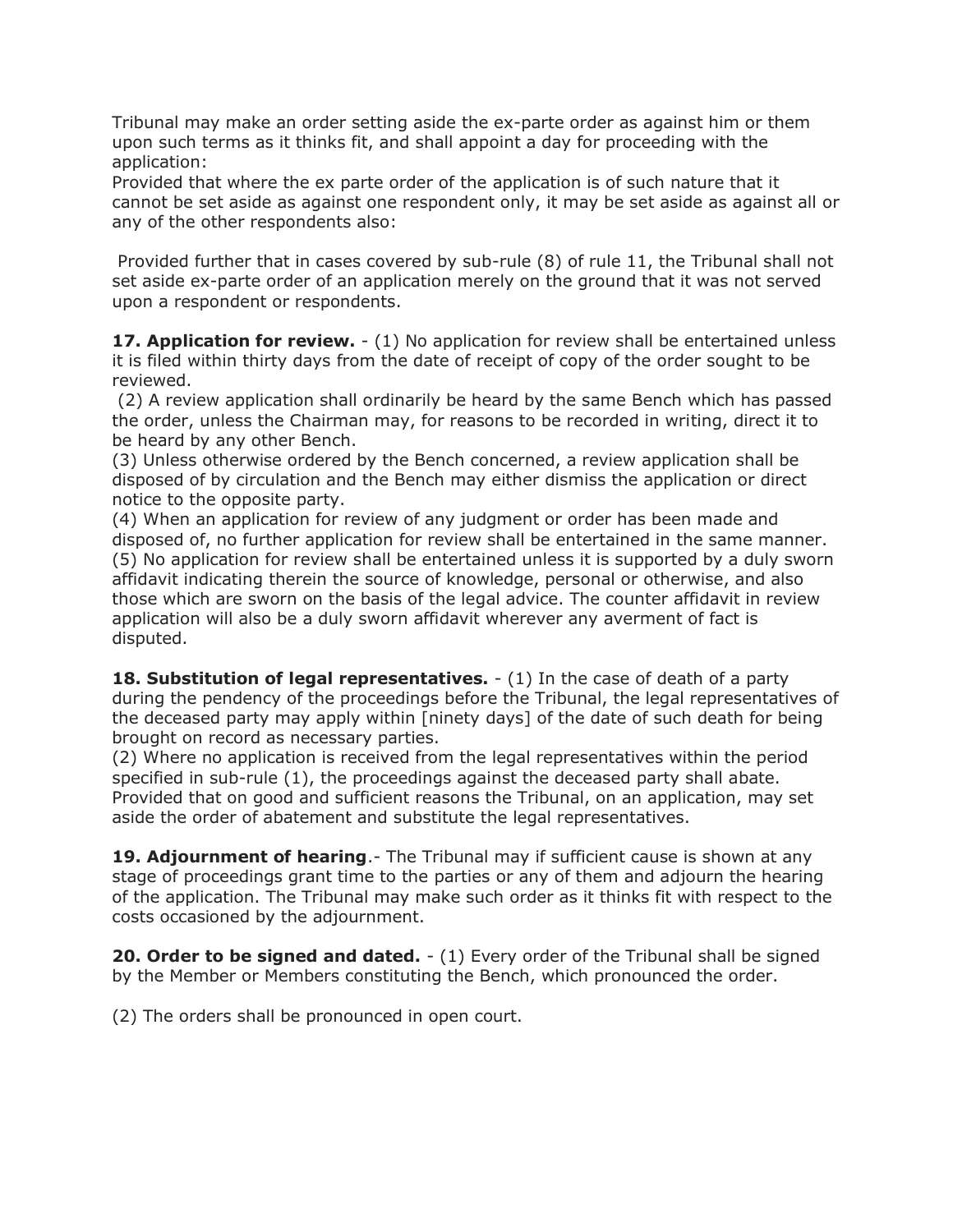**21. Publication of orders**. - (1) The Tribunal may publish its decisions which are deemed fit for publication, in a report entitled "Indian Law Report Central Administrative Tribunal.....................20...." (for short `ILR"..............CAT..........20........').

(2) Such of the order of the Tribunal as are deemed fit for publication in any other authoritative report or the press may be released for such publication on such terms and conditions as the Chairman may specify by general or special order.

**22. Communication of order to parties.**  $-(1)$  Every interim order, granting or refusing or modifying interim relief and final order shall be communicated to the applicant and to the concerned respondent or to their Counsels, either by hand delivery or by post free of costs:

Provided that unless ordered otherwise by a Bench, a copy of the final order need not be sent to any respondent who has not entered appearance :

Provided further that when the petitioner or the respondent is represented by a Counsel, under a single Vakalatnama, only one copy shall be supplied to such Counsel as named therein.

(2) If the applicant or the respondent to any proceeding requires a copy of any document or proceeding the same shall be supplied to him on such terms and conditions on payment of such fees as may be fixed by the Chairman by general or special order.

**23. Inspection of the records**. (1) The parties to any case or their counsel may be allowed to inspect the record of the case on making an application in writing to the Registrar.

(2) Subject to such terms and conditions as may be prescribed by the Chairman by a general or special order a person who is not a party to the proceeding, may also be allowed to inspect the proceedings after obtaining the permission of the Registrar in writing.

**24. Order and directions in certain cases**. - The Tribunal may make such orders or give such directions as may be necessary or expedient to give effect to its order or to prevent abuse of its process or to secure the ends of justice.

**25. Registration of legal practitioner's clerk**. - (1) No clerk employed by a legal practitioner shall act as such in the Tribunal or be permitted to have access to the records and obtain copies of the orders of the Bench of the Tribunal in which the legal practitioner ordinarily practises unless his name is entered in the Register of clerks maintained by the said Bench. Such clerk shall be known as a "Registered Clerk".

(2) A legal practitioner desirous of registering his clerk shall make an application to the Registrar in Form IV. On such application being allowed by the Registrar, his name shall be entered in the Registrar of Clerks.

(3) After registration of the clerk, the Registrar shall direct the issue of an identity card to him which shall be non-transferable and shall be produced by the holder upon request by an officer or other employee of the Tribunal authorized in this behalf. The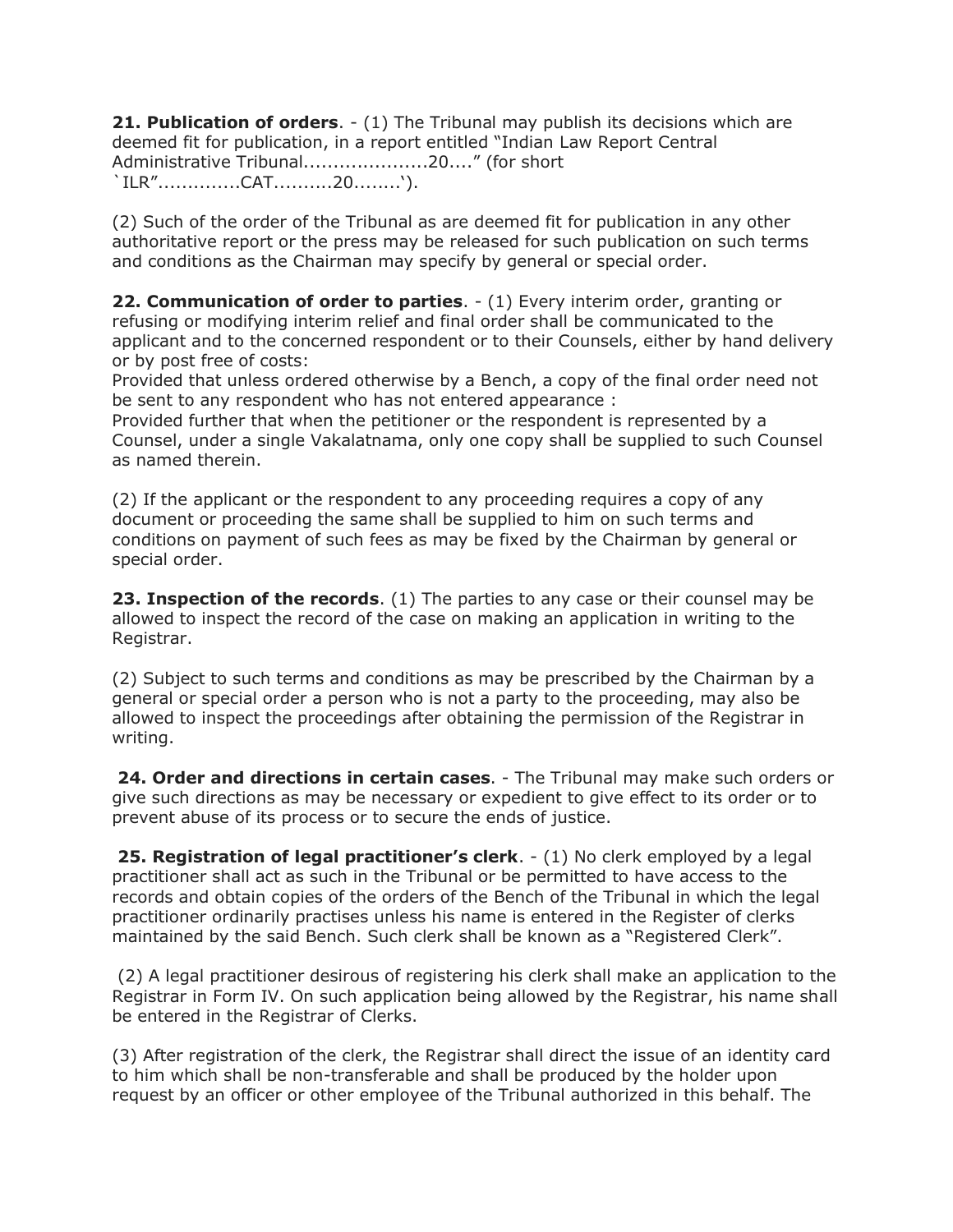identity card shall be issued under the signature of the Deputy Registrar of the Bench concerned.

(4) A register of all the clerks registered under sub-rule (2) shall be maintained in the office of the Registrar of each Bench.

(5) A legal practitioner shall have at a time not more than two registered clerks unless the Registrar of each Bench.

(6) Whenever a legal practitioner ceases to employ a registered clerk, he shall notify the fact at once to the Registrar by means of a letter enclosing therewith the identity card issued to his clerk by the Registry, and on receipt of such letter the name of the said registered clerk shall be struck off from the register.

**26. Working hours of the Tribunal**. – Except on Saturday, Sundays, and other public holidays, the office of the Tribunal shall, subject to any order made by the Chairman remain open from 9.30 a.m. to 6 p.m.

**27. Sitting hours of the Tribunal**. - The sitting hours of the Tribunal (including a vacation Bench) shall ordinarily be from 10.30 a.m. to 1.30 p.m. and 2.30 p.m. to 5 p.m. subject to any general or special order made by the Chairman, or by Vice-Chairman concerned with the prior approval of the Chairman.

**28. Powers and functions of the Registrar.** - (1) The Registrar shall have the custody of the records of the Tribunal and shall exercise such other functions as are assigned to him under these rules or by the Chairman or the Vice-Chairman of the Bench concerned by separate order.

(2) The Registrar may, with the approval of the Chairman or of the Vice-Chairman of the Bench concerned delegate to the Deputy Registrar any function or power required by these rules to be performed or exercised by the Registrar.

(3) In the absence of the Registrar, the Deputy Registrar or any other officer to whom the powers and functions of the Registrar are delegated by the Chairman or Vice-Chairman, as the case may be, may exercise the powers and functions of the Registrar.

(4) The official seal shall be kept in the custody of the Registrar.

(5) Subject to any general or special direction by the Chairman the seal of the Tribunal shall not be affixed to any order, summons or other process save under the authority in writing of the Registrar or the Deputy Registrar.

(6) The seal of the Tribunal shall not be affixed to any certified copy issued by the Tribunal save under the authority in writing of the Registrar or the Deputy Registrar.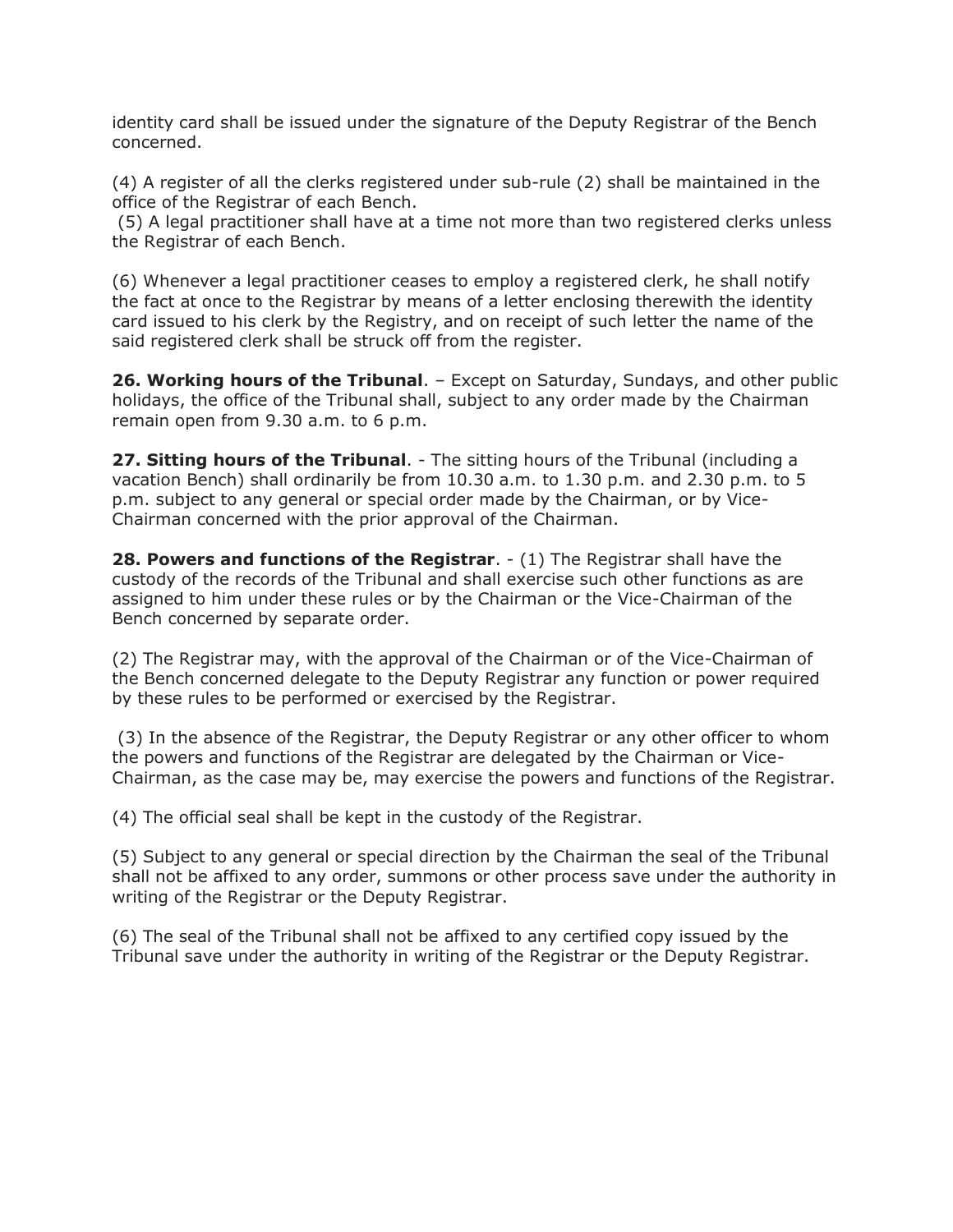**29. Additional powers and duties of Registrar**. - In addition to the powers conferred, elsewhere in these rules, the Registrar shall have the following powers and duties subject to any general or special order of the Chairman or the Vice-Chairman of the Bench concerned, namely :-

(i) to receive all applications and other documents including transferred applications; (ii) to decide all questions arising out of the scrutiny of the applications before they are registered;

(iii) to require any application presented to the Tribunal to be amended in accordance with the Act and the rules;

(iv) subject to the direction of the respective Benches, to fix the date of first hearing of the applications or other proceedings and issue notices thereof;

(v) to direct any formal amendment of records;

(vi) to order grant of copies of documents to parties to the proceedings;

(vii) to grant leave to inspect the records of the Tribunal;

(viii) to dispose of all matters relating to the service of notices or other processes, applications for the issue of fresh notices and for extending the time for filing such applications, to grant time not exceeding [30 days] for filing a reply or rejoinder if any, and to place the matter before the Bench for appropriate orders after the expiry of the aforesaid period;

(ix) to requisition records from the custody of any court or other authority ;

(x) to receive applications within ninety days from the date of death for substitution of legal representatives of the deceased parties during the pendency of the application; (xi) to receive and dispose of applications for substitution except where the substitution would involve setting aside an order of abatement ;

(xii) to receive and dispose of applications by parties for return of documents.

**30. Additional powers of the Registrar of the Principal Bench**. - The Registrar of Principal Bench shall have the power to call for information and records and to inspect or cause to be inspected the registry of the other Benches under general or special orders as may be issued by the Chairman from time to time.

**31. Seal and emblem.** - The official seal and emblem of the Tribunal shall be such as the Central Government may specify.

**32. Dress of the Members and staff of the Tribunal**. - The dress for the Members of the Tribunal (including Chairman and Vice-Chairman) and Members of the staff of the Tribunal shall be such as the Chairman may specify.

**33. Dress of the parties.** - A legal practitioner or, as the case may be, a presenting officer shall appear before the Tribunal in his professional dress, if any, and if there is no such dress.

(i) if a male in a closed, collared coat and trousers or in a lounge suit;

(ii) if a female, in a saree or any other customary dress of a sober colour.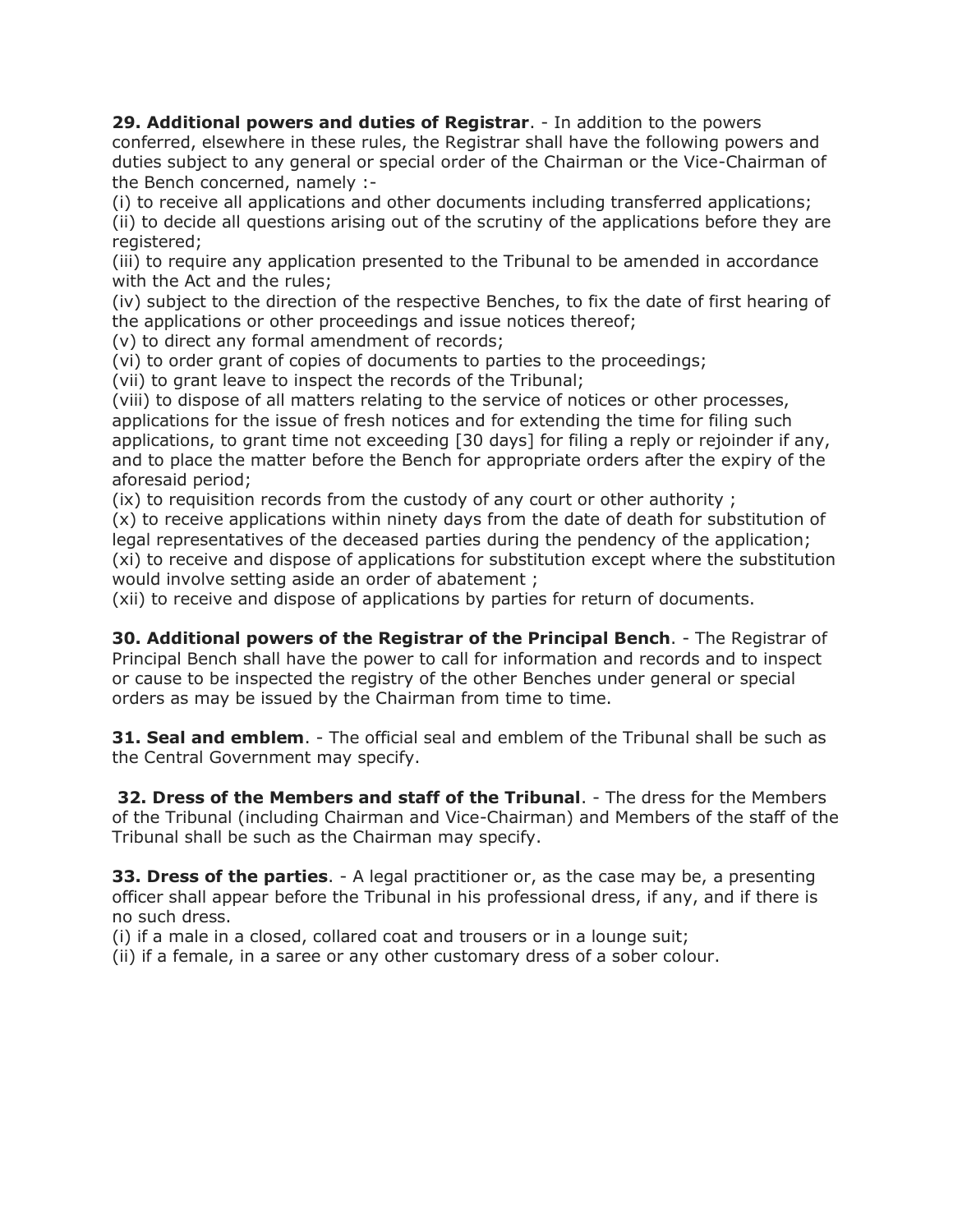# FORM I

#### [See RULE 4] APPLICATION UNDER SECTION 19 OF THE ADMINISTRATIVE TRIBUNAL ACT, 1985 Title of the Case :  $\mathbf{I}$

|                | INDEX                                |         |
|----------------|--------------------------------------|---------|
| S. Nos.        | Description of documents relied upon | Page No |
| 1. Application |                                      |         |
| 2.             |                                      |         |
| $\mathcal{B}$  |                                      |         |
| 4.             |                                      |         |
| 5.             |                                      |         |
| 6              |                                      |         |

#### Signature of the applicant

| For use in Tribunal's Office                                                           |                                              |  |
|----------------------------------------------------------------------------------------|----------------------------------------------|--|
|                                                                                        |                                              |  |
|                                                                                        |                                              |  |
| Or                                                                                     |                                              |  |
|                                                                                        |                                              |  |
| Date of Receipt by Post                                                                |                                              |  |
| Registration No.                                                                       |                                              |  |
|                                                                                        |                                              |  |
|                                                                                        | Signature                                    |  |
|                                                                                        | For Registrar                                |  |
|                                                                                        |                                              |  |
|                                                                                        |                                              |  |
| A.B. (add description such as son of,                                                  |                                              |  |
| Resident of and place of employment orlast employed.)                                  | APPLICANT                                    |  |
| Versus                                                                                 |                                              |  |
| C.D. (add description and the residential or official                                  |                                              |  |
| address on which the service of notices is to be effected                              |                                              |  |
| on the respondent or respondents. The details of each                                  |                                              |  |
| respondent are to be given in a chronological order.)                                  | <b>RESPONDENT</b><br>DETAILS OF APPLICATION: |  |
| 1. Particulars of the order against which the application is made: (Particulars of the |                                              |  |
| order giving the details like the number, date and the authority which has passed the  |                                              |  |
| order, against which the application is made).                                         |                                              |  |
|                                                                                        |                                              |  |
| 2. Jurisdiction of the Tribunal: The applicant declares that the subject matter of the |                                              |  |
|                                                                                        |                                              |  |

order against which he wants redressal is within the jurisdiction of the Tribunal.

3. Limitation : The applicant further declares that the application is within the limitation period prescribed in section 21 of the Administrative Tribunals Act, 1985.

4. Facts of the case : (Give here a concise statement of facts in a chronological order, each paragraph containing as nearly as possible a separate issue or fact).

5. Grounds for relief with legal provisions: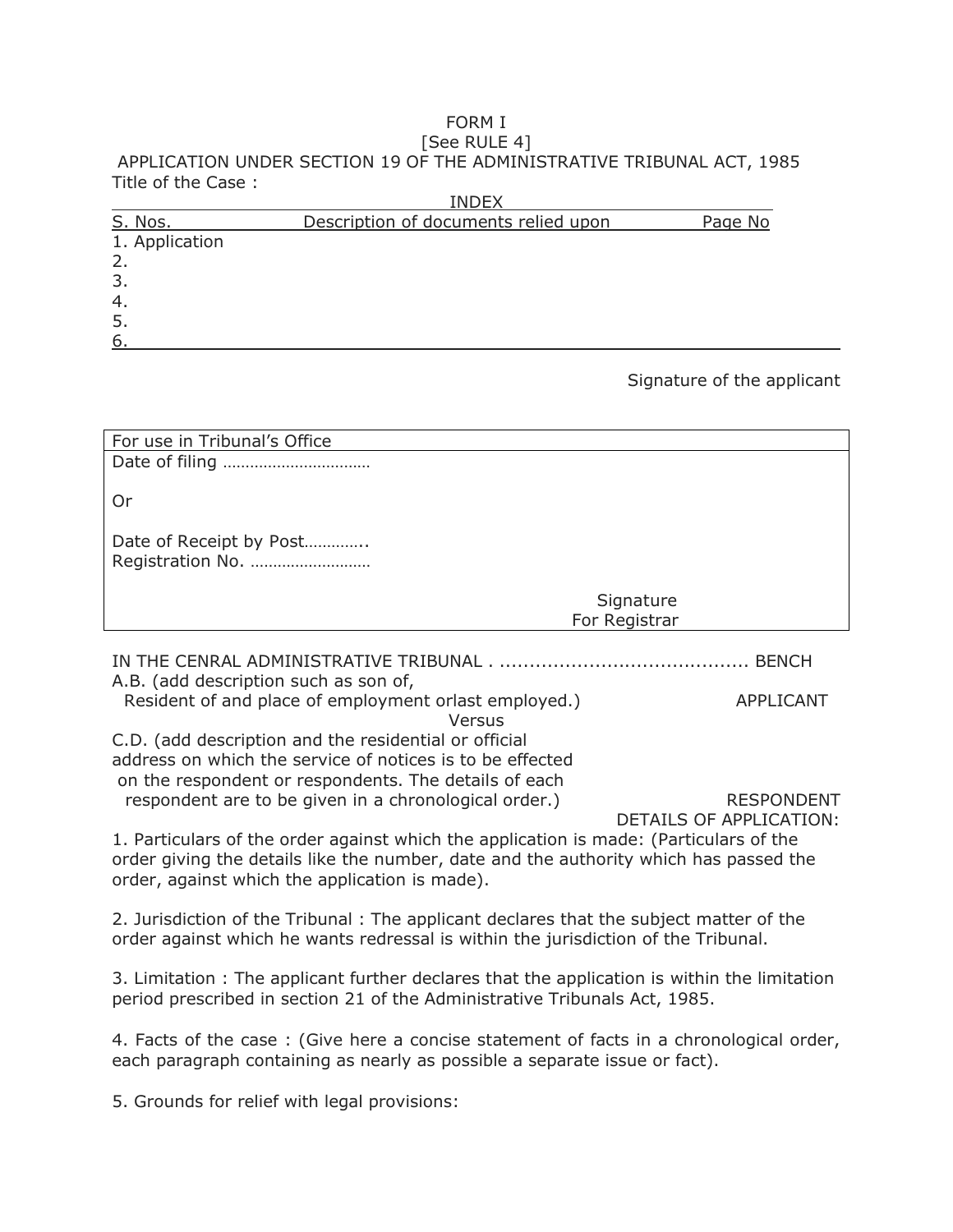6. Details of the remedies exhausted : The applicant declares that he has availed of all the remedies available to him under the relevant service rules etc. (Give here chronologically the details of representations made and the outcome to such representations with reference to the number of Annexure to be given in support thereof).

7. Matters not previously filed or pending with any other court :

The applicant further declares that he had not previously filed any application, writ petition or suit regarding the matter in respect of which this application has been made, before any court or any other authority or any other Bench of the Tribunal nor any such application, writ petition or suit is pending before any of them.

In case the applicants had previously filed any such application, writ petition or suit, the stage at which it is pending, and if decided, the list of the decisions should be given with reference to the number of Annexure to be given in support thereof.

8. Relief sought : In view of the facts mentioned in para 6 above the applicant prays for the following relief(s) :- (Specify below the relief(s) sought explaining the grounds for such relief(s) and the legal provisions, if any, relied upon).

9. Interim order, if any prayed for : Pending final decision on the application, the applicant seeks the following interim relief : (Give here the nature of the interim relief prayed for).

10. In the event of application being sent by registered post, it may be stated whether the applicant desires to have oral hearing at the admission stage and if so, he shall attach a self addressed Post Card or Inland Letter, at which intimation regarding the date of hearing could be sent to him.

11. Particulars of Banks Draft/Postal Order filed in respect of the application fee.

12. List of enclosures:

1.

2.

- 3.
- 4.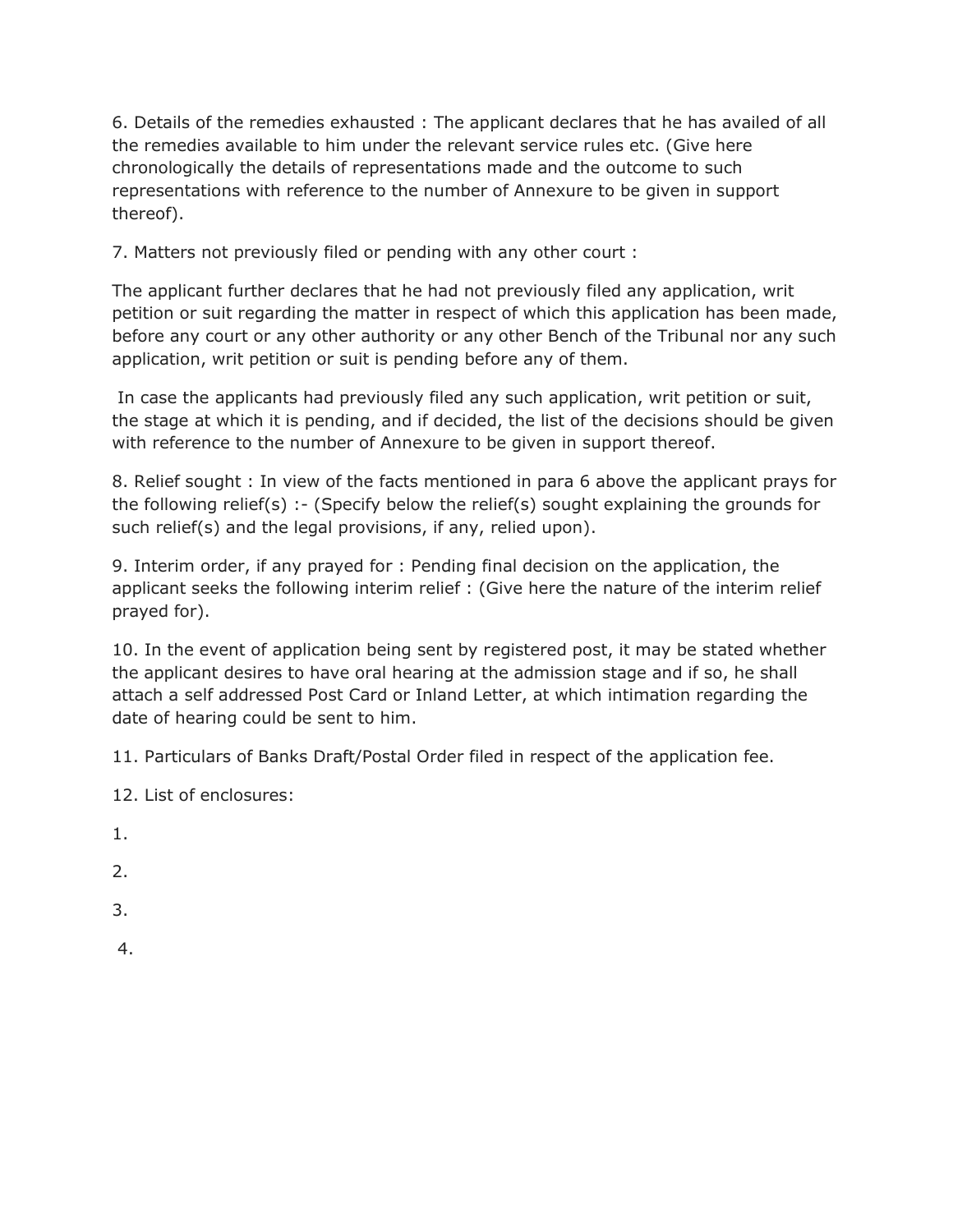## VERIFICATION

| to  believed to be true on legal advice and that I have not |                            |
|-------------------------------------------------------------|----------------------------|
| suppressed any material fact.                               |                            |
| Date:                                                       |                            |
| Place:                                                      | Signature of the applicant |

# FORM II

# [See RULE 4 (4)]

### RECEIPT SLIP

| Receipt of the application filed in the Central Administrative Tribunal |  |  |
|-------------------------------------------------------------------------|--|--|
|                                                                         |  |  |
|                                                                         |  |  |
|                                                                         |  |  |

For Registrar,

| Dated | Central Administrative Tribunal |
|-------|---------------------------------|
|       | Bench                           |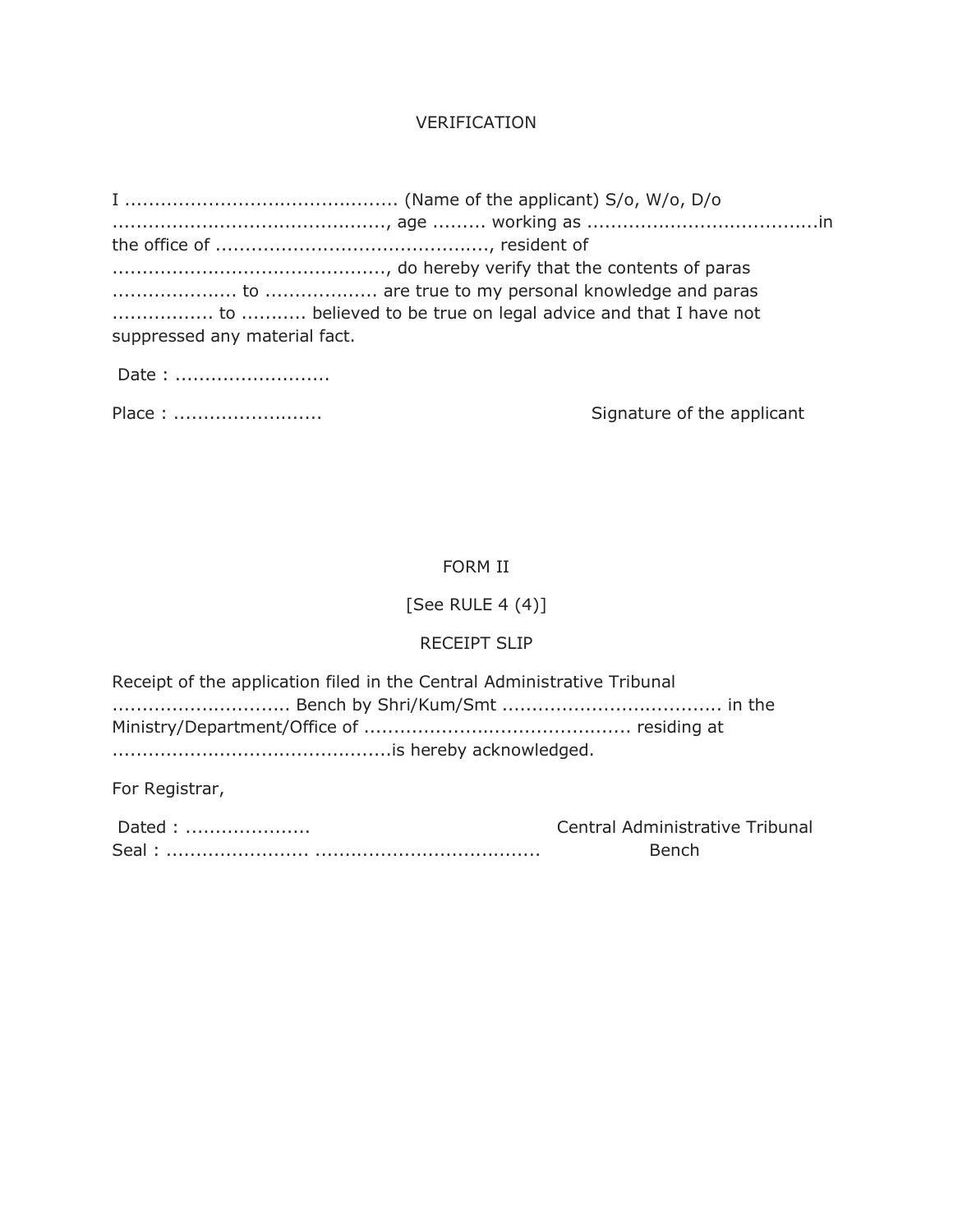### FORM III

# [See RULE 8(3)]

IN THE CENTRAL ADMINSITRATIVE TRIBUNAL ....................................BENCH

Misc. Application No. ........................ of ..................... in Original/Transferred Application No. .................... of ..................... XXX ..................................................................... Applicant/Petitioner

Versus

YYY .......................................................................Respondent/Applicant

Brief facts leading to the application.

Relief or Payer :

Verification :

| I have not suppressed, any material fact. |  |
|-------------------------------------------|--|

Date : ......................

Place : ..................... Signature of the applicant

Signature of the Advocate